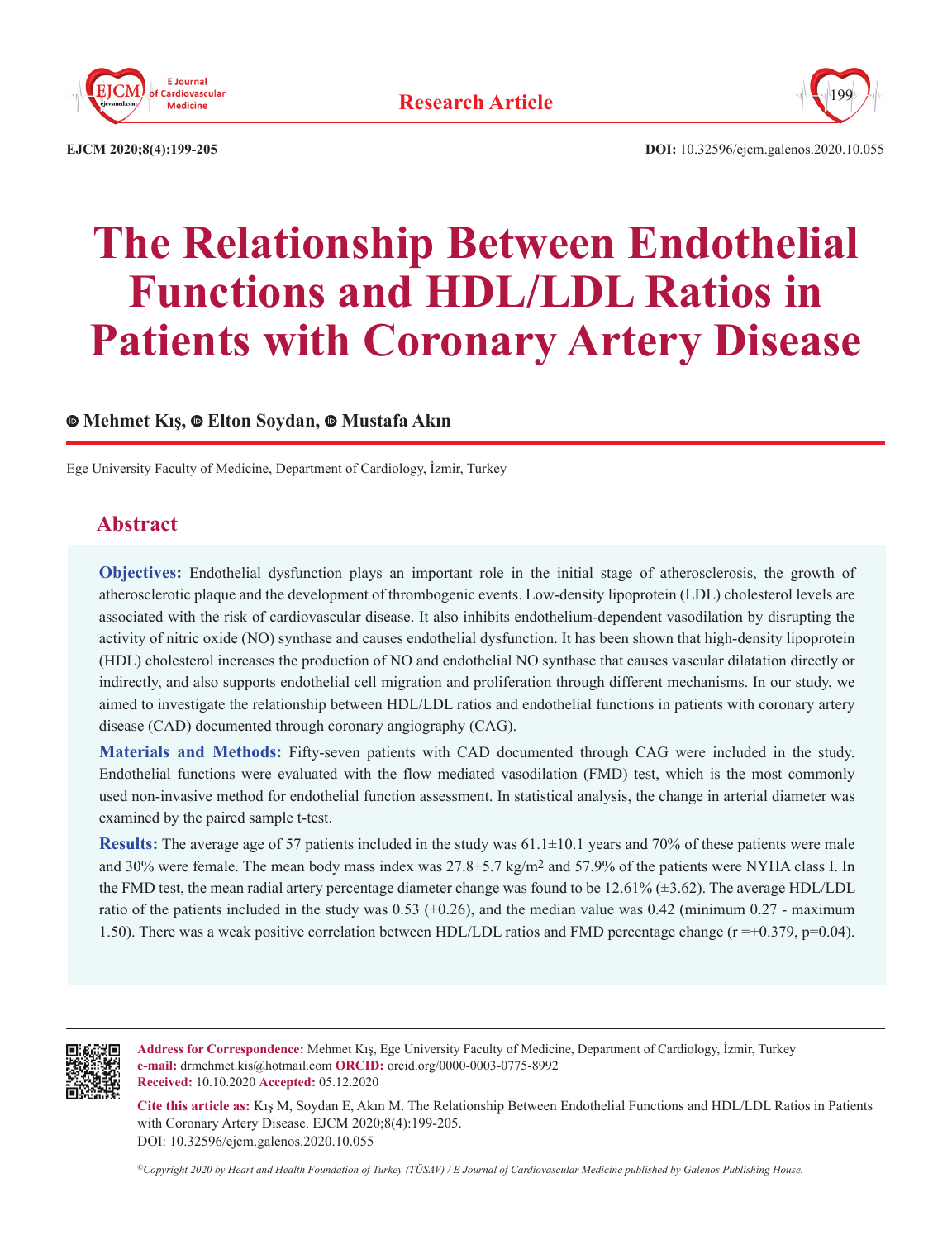



# **Abstract**

**Conclusion:** As HDL/LDL ratios increase in patients with CAD, the percentage change of flow-mediated dilatation, which is an indicator of endothelial functions, also increases.

**Keywords:** Coronary artery disease, endothelial dysfunction, HDL cholesterol, LDL cholesterol

# **Introduction**

The endothelium is the largest organ of our body, which is located in the vascular system and plays an important role in the protection of vascular hemostasis in many physiological and pathological events<sup>(1-4)</sup>. The endothelium is a dynamic organ that can synthesize and release vasoconstrictor and vasodilator substances. When endothelial dysfunction occurs, the synthesis of factors such as nitric oxide (NO), which causes vasodilation, is  $impaired^{(5)}$ . Endothelial dysfunction plays an important role in the initial stage of atherosclerosis, atherosclerotic plaque growth, and development of thrombogenic events<sup>(6)</sup>. Low-density lipoprotein (LDL) cholesterol levels are associated with the risk of cardiovascular disease and increase susceptibility to complications of atherosclerosis(7). Oxidized LDL inhibits endotheliumdependent vasodilation by disrupting the activity of NO synthase and causes endothelial dysfunction<sup>(8)</sup>. High density lipoprotein (HDL) has been shown to increase the production of NO and endothelial NO synthase causing vascular dilatation directly and indirectly, and it has been shown to support endothelial cell migration and proliferation through different mechanisms<sup>(9-11)</sup>. Literature information on the effects of HDL and LDL levels on vascular endothelial functions in patients with coronary artery disease (CAD) is partially insufficient. Therefore, in our study, we aimed to investigate the relationship between HDL/LDL ratios and endothelial functions in patients with CAD documented through coronary angiography (CAG).

# **Materials and Methods**

Fifty-seven patients between the ages of 18 and 80 years, who had CAD documented through CAG, were included in the study. Patients who could not have a pulse from the radial artery, who could not have an optimal ultrasonographic evaluation, and who did not give informed consent were excluded from the study. In addition, patients with acute coronary syndrome and patients with normal coronary artery patency as a result of CAG were excluded from the analysis. Our study is a prospective, observational study. The clinical data of the patients were filled in the relevant places in the case report form. The medical treatment of the patients included in the study was arranged by the attending physician, and all patients were under optimal medical treatment in terms of CAD. Ethics committee approval of our study was obtained from Ege University Faculty of Medicine Clinical Research Ethics Committee on 26.12.2017 with the decision number 17-12.1/22. Written informed consent was obtained from all participants.

#### **Flow Mediated Vasodilation Test**

Endothelial functions were evaluated by using the flow mediated vasodilation (FMD) test. GE Healthcare Vivid E9 4D Cardiovascular Ultrasound System Device, 11L-D, 4.5-12 MHz probe was used for this test. The environment where the FMD test applied was quiet, at room temperature and bright. The FMD test was performed after eight hours of fasting, and patients had not consumed products such as caffeine, cigarettes, or tea that could affect the procedure. In FMD test, the arm cuff inflation till 220 mmHg lasted for 5 minutes for the occlusion of the distal hand or distal forearm arteries. Then, the cuff was deflation. As a result, endothelial factors such as NO was released, causing vasodilation in response to reactive hyperemia in distal and proximal vascular beds were provided. In order to measure the maximum artery diameter, the arterial diameter change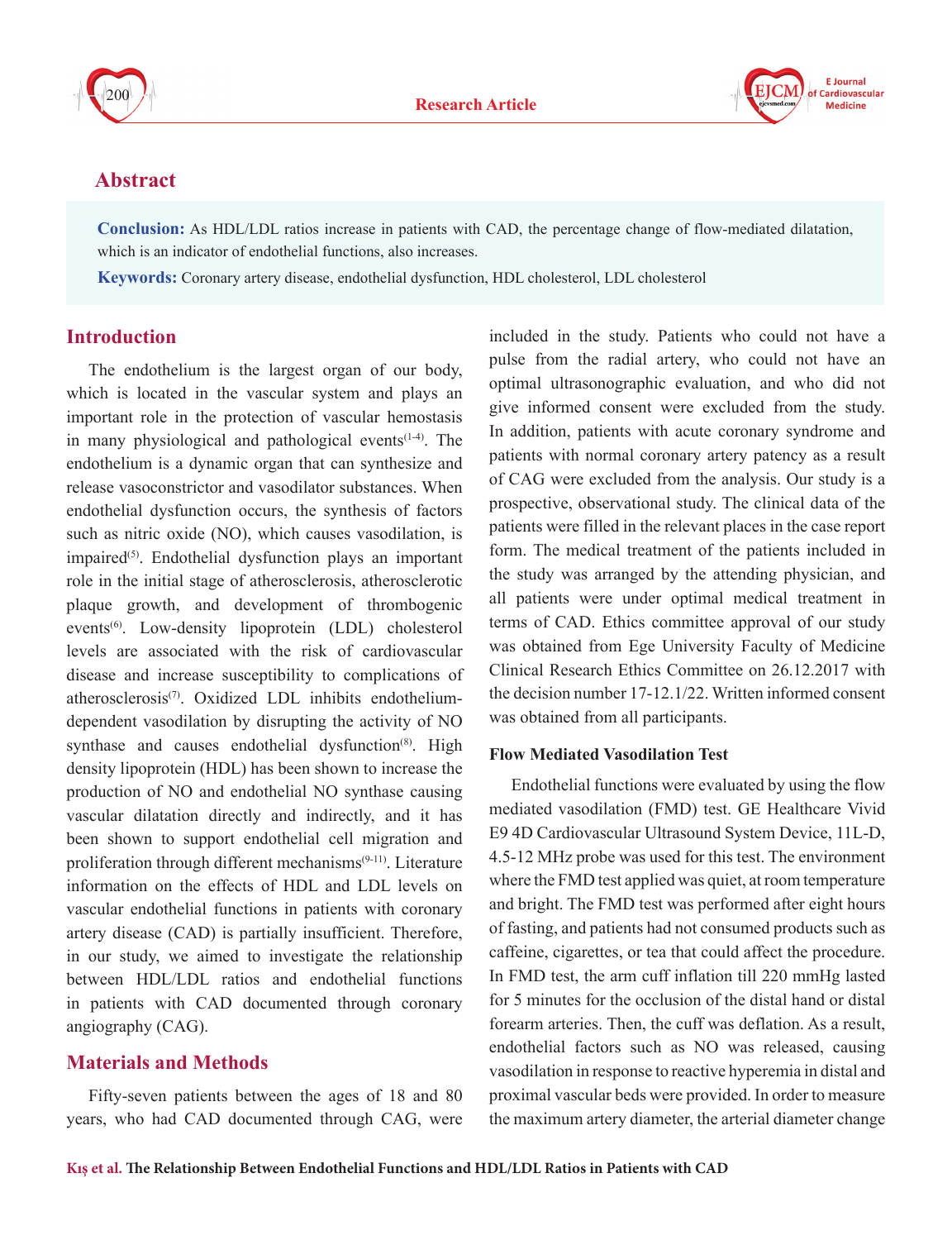



was recorded by ultrasonographic method for 3 minutes after the cuff was deflated.

FMD percentage change was made by calculating the following formula;

#### FMD = (%) (Diameter after reactive hyperemia - Basal Arterial Diameter) Basal Arterial Diameter

The radial artery diameter was measured in centimeters (cm) from the anterior wall intima to the posterior wall intima. Arterial diameter measurements were taken at the end of the diastole by determining the cardiac cycle with electrocardiography. The diameter and percentage change of the radial artery at baseline and after FMD were recorded.

#### **Statistical Analysis**

IBM SPSS Statistics 25.0 Program was used. The suitability of numerical variables to normal distribution was examined by using the Kolmogorv-Smirnov (n≥50) and Shapiro-Wilk (n<50) tests. Numerical variables were given as mean and standard deviation or median (minimum-maximum). Categorical variables were given as numbers and percentages. The Mann-Whitney U test was used because it was not suitable for normal distribution. The change in arterial diameter was examined with the paired sample t-test. The relationship between numerical variables was analyzed by using the Spearman correlation analysis. The significance level was accepted as <0.05 for all hypotheses.

# **Results**

While the average age of 57 patients included in the study was  $61.1 \pm 10.1$  years, 70% of the patients were male and 30% were female. The mean body mass index was  $27.8 \pm 5.7$  kg/m<sup>2</sup> and 57.9% of the patients were New York Heart Association (NYHA) class I, 42.1% were NYHA class II. The most common complaints of the patients were chest pain at a rate of 50.9% and dyspnea at a rate of 35.1%. The complaint of palpitations was present in 8.8% of the patients. 29.8% of the patients had a history of smoking and 19.3% had a history of alcohol use. The

demographic characteristics of the study population are summarized in Table 1. Hypertension was the most common comorbid disease in 78.9% of patients. Apart from hypertension, the most common comorbidities were diabetes at a rate of 38.6% and hyperlipidemia at a rate of 33.3%, respectively. Five patients (8.8%) had chronic obstructive pulmonary disease and four patients (7%) had chronic kidney disease. Comorbid conditions of the patients included in the study are summarized in Table 2. Among the biochemical parameters, the mean urea value was  $34.88 \ (\pm 18.58)$ , the mean HDL value was  $44.88$  $(\pm 10.86)$  mg/dL, the LDL value was 96.86  $(\pm 35.90)$  mg/ dL, the mean hemoglobin value was 13.52 ( $\pm$ 2.25) g/dL, and the mean fasting glucose value was  $131.84 \ (\pm 61.11)$ mg/dL. In echocardiography, the mean left ventricular ejection fraction value was 53.5±9.3%, the mean LV enddiastolic diameter was 4.87 ( $\pm$ 0.56) cm, and the left atrium (LA) diameter was 3.9±0.6 cm. Laboratory and imaging findings of the patients are summarized in Table 3.

In the FMD test, the highest artery diameter was taken as basis in the measurements made during 3 minutes after hyperemia. The mean radial artery basal diameter was  $0.25$  ( $\pm 0.029$ ) cm, and the mean radial artery diameter after FMD was 0.28 ( $\pm$ 0.033) cm (p<0.001). The mean

| <b>Demographic features</b> | $(n=57)$        |
|-----------------------------|-----------------|
| Age, year                   | $61.1 \pm 10.1$ |
| Male sex, $n$ $(\%)$        | 40 (70.1)       |
| BMI ( $kg/m2$ )             | $27.8 + 5.7$    |
| Systolic BP, mmHg           | 143.0±19.7      |
| Diastolic BP, mmHg          | 79.7±13.6       |
| Heart rate/min              | 76.4±13.6       |
| NYHA Class I, n (%)         | 33 (57.9)       |
| NYHA Class II, n (%)        | 24 (42.1)       |
| Chest pain, $n$ $(\%)$      | 29 (50.9)       |
| Dyspnea, $n$ $(\%)$         | 20(35.1)        |
| Palpitation, n (%)          | 5(8.8)          |
| Smoking, n (%)              | 17(29.8)        |
| Alcohol use, n (%)          | 11(19.3)        |

*BP: Blood pressure, NYHA: New York Heart Association, BMI: Body mass index, n: Number*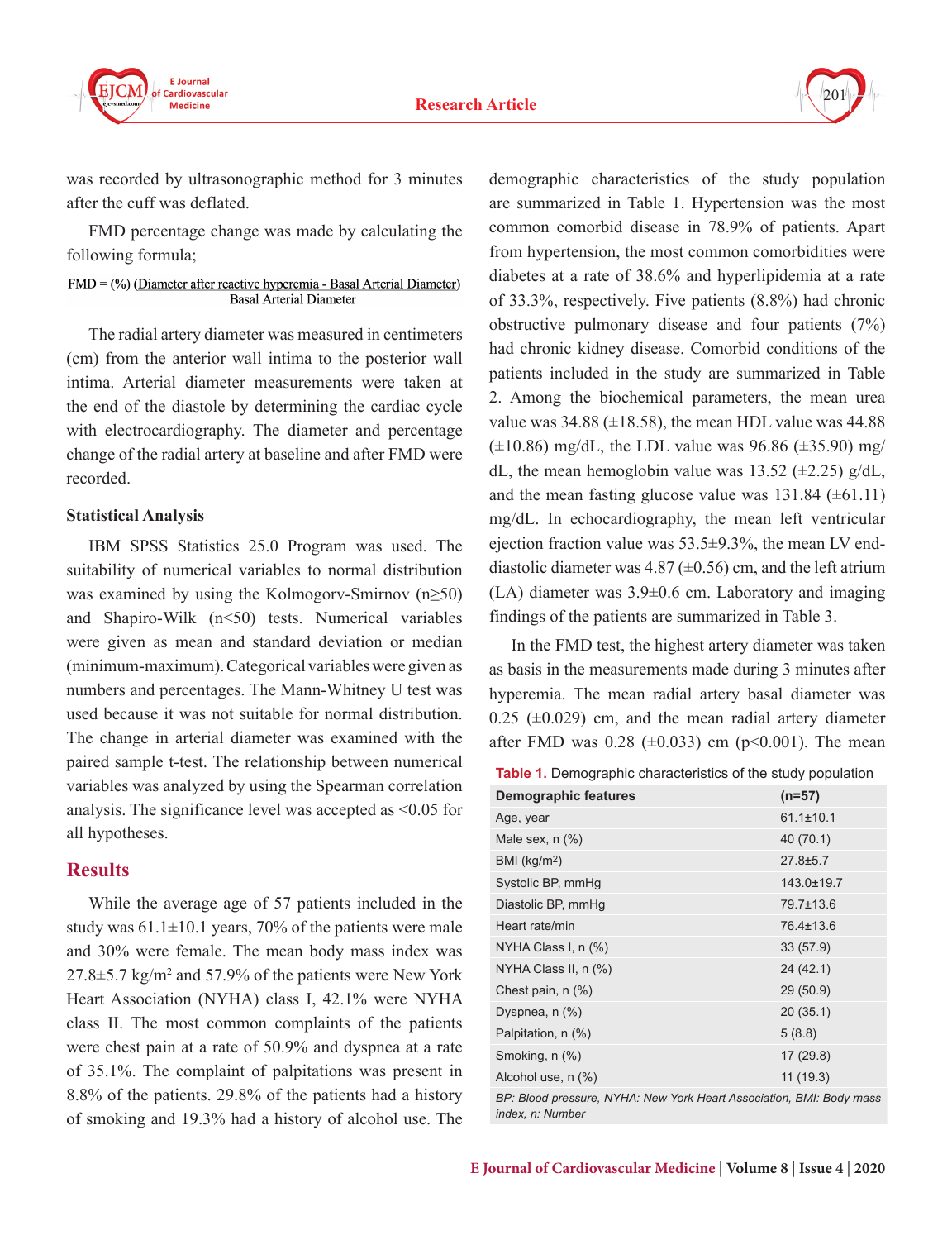



radial artery percentage diameter change after FMD was 12.61% (±3.62). FMD test findings are summarized in Table 4, and the radial artery diameter change graph is shown in Figure 1.

The average HDL/LDL ratio of the patients included in the study was  $0.53$  ( $\pm 0.26$ ) and the median value was 0.42 (minimum 0.27 - maximum 1.50). There was a weak positive correlation between HDL/LDL ratios and

**Table 2.** Comorbid diseases in study population

| <b>Comorbid diseases</b>                                            | $(n=57)$  |
|---------------------------------------------------------------------|-----------|
| Hypertension, n (%)                                                 | 45 (78.9) |
| Diabetes mellitus, n (%)                                            | 22(38.6)  |
| Hyperlipidemia, n (%)                                               | 19(33.3)  |
| AF, $n$ $%$                                                         | 2(3.5)    |
| COPD, $n$ $%$                                                       | 5(8.8)    |
| Anemia, n (%)                                                       | 6(10.5)   |
| Chronic HF, n (%)                                                   | 4(7)      |
| $CKD, n$ $(\%)$                                                     | 4(7)      |
| Thyroid disease, n (%)                                              | 3(5.3)    |
| AF: Atrial fibrillation, CKD: Chronic kidney disease, COPD: Chronic |           |

*obstructive pulmonary disease, HF: Heart failure, n: Number*

|  | Table 3. Laboratory and imaging findings of the patients |  |  |  |  |  |
|--|----------------------------------------------------------|--|--|--|--|--|
|--|----------------------------------------------------------|--|--|--|--|--|

| <b>Parameter</b>         | Mean (± standard deviation) |
|--------------------------|-----------------------------|
| Urea, mg/dL              | 34.88 (±18.58)              |
| Creatinine, mg/dL        | $1.06 (\pm 0.84)$           |
| Total cholesterol, mg/dL | 169.68 (±41.03)             |
| HDL, mg/dL               | 44.88 (±10.86)              |
| LDL, mg/dL               | 96.86 (±35.90)              |
| <b>HDL/LDL</b> ratio     | $0.53$ ( $\pm 0.26$ )       |
| WBC, k/mm <sup>3</sup>   | $8.45 (\pm 2.59)$           |
| Hemoglobin, g/dL         | $13.52 \ (\pm 2.25)$        |
| Fasting glucose, mg/dL   | 131.84(±61.11)              |
| TSH, mU/L                | $2.05 (\pm 1.49)$           |
| Ca, mg/dL                | $9.45 (\pm 0.67)$           |
| LVEF, %                  | 53.5 $(\pm 9.3)$            |
| LVEDD, cm                | 4.87 ( $\pm$ 0.56)          |
| LA, cm                   | $3.9 \ (\pm 0.6)$           |
| Ascending aorta, cm      | $3.60 (\pm 0.49)$           |
| IVSD, cm                 | $1.1 (\pm 0.2)$             |

*Ca: Calcium, HDL: High density lipoprotein, LDL: Low density lipoprotein, Mg: Magnesium, P: Phosphate, TSH: Thyroid stimulating hormone, LVEF:*  Left ventricular ejection fraction, LA: Left atrium, IVSD: Interventricular *septum diastole, WBC: White blood cell*

the artery diameter percentage change that is showed as endothelial functions in FMD test ( $r = +0.379$ ,  $p=0.04$ ). The relationship between HDL/LDL ratios and FMD percentage change is shown in Figure 2.

# **Discussion**

Atherosclerosis is a multifactorial disease caused by inflammatory, immunological and genetic events<sup>(6)</sup>. Endothelial dysfunction is one of the main mechanisms in atherosclerotic process. Endothelial dysfunction not



**Figure 1.** Radial artery diameter change graph in flow mediated vasodilation test

*FMD: Flow mediated vasodilation*





*HDL: High density lipoprotein, LDL: Low density lipoprotein, FMD: Flow mediated vasodilation*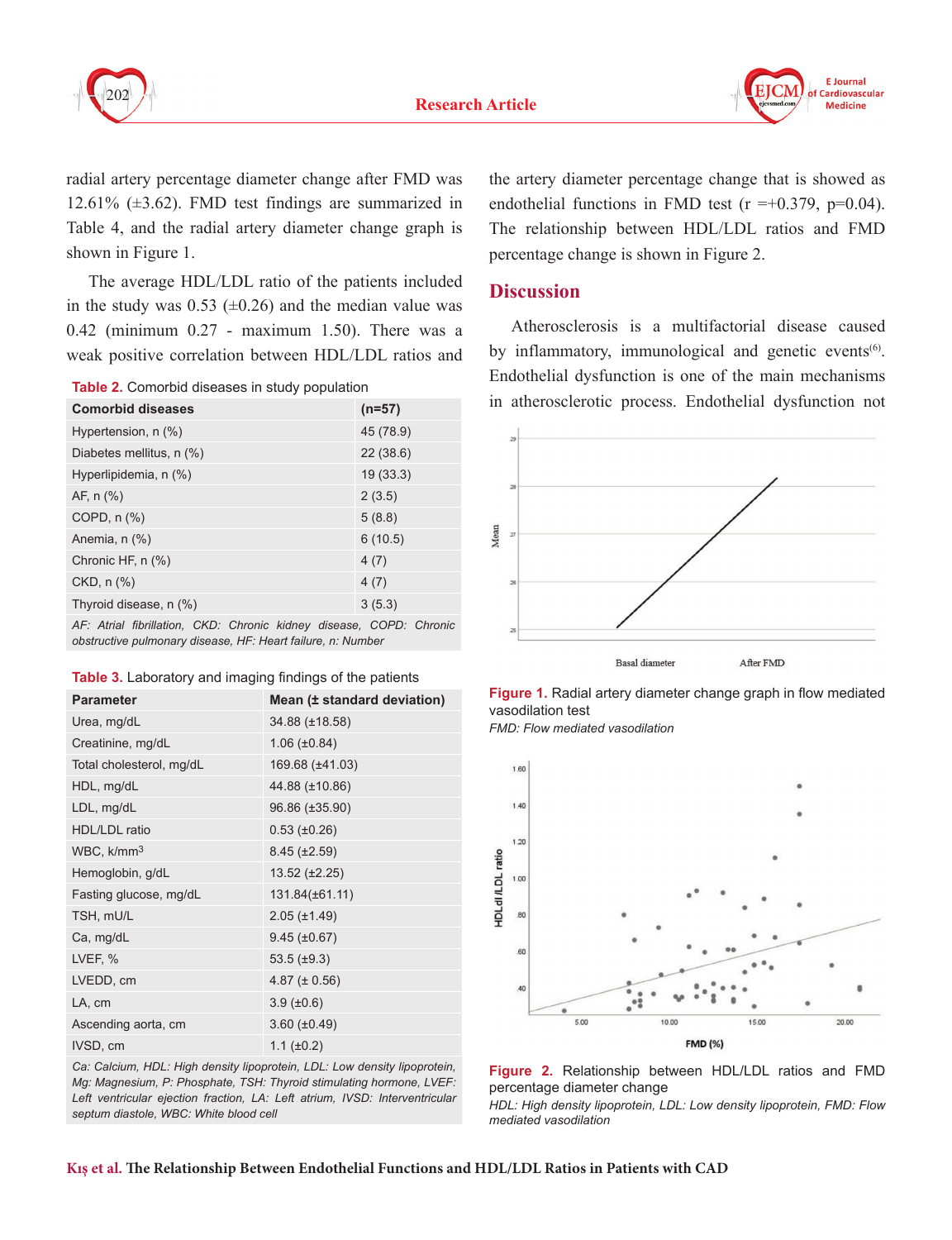

| <b>FMD test</b>                 | <b>Basal diameter</b> | Diameter after FMD   | Percentage diameter change<br>after FMD | p value |
|---------------------------------|-----------------------|----------------------|-----------------------------------------|---------|
| Mean (± standard deviation), cm | $0.25 \ (\pm 0.029)$  | $0.28 \ (\pm 0.033)$ | $12.61 (\pm 3.62)$                      | < 0.001 |
| FMD: Flow mediated vasodilation |                       |                      |                                         |         |

**Table 4.** Arterial diameter and percentage change in flow mediated vasodilation test

only plays a role in the first step of the atherosclerotic process that causes plaque formation, but also causes plaque to grow, cracking the plaque and trigger thrombogenic events<sup> $(12)$ </sup>. The endothelium produces NO, which inhibits the cellular pathways of inflammation, proliferation, and thrombosis $(13,14)$ . In normal endothelium, acetylcholine causes vasodilation and increases blood flow by stimulating NO release, while in the presence of endothelial dysfunction, it directly stimulates vascular smooth muscle cells and leads to vasoconstriction $(1,13,14)$ .

Vascular endothelial cell is the main target of pathological or mechanical injury caused by some risk factors such as smoking, increased systolic blood pressure, high total cholesterol, and low HDL cholesterol  $level<sup>(15)</sup>$ . It has been observed that normal HDL taken from healthy subjects exhibits direct anti-atherogenic effects by modulating vascular endothelial functions<sup>(16-18)</sup>. HDL stimulates endothelial NO production by activating endothelial NO synthase (eNOS), and also has antioxidant, anti-inflammatory and antithrombotic effects<sup>(19-22)</sup>. We planned our study to evaluate the effect of HDL/LDL ratios on endothelial functions in patients with CAD under the same antithrombotic and anticoagulant treatment regimen.

Epidemiological studies have shown that HDL cholesterol has a protective effect against atherosclerosis, but the mechanism is not known exactly<sup>(23,24)</sup>. Experimental animal studies have shown that HDL infusion acutely improves endothelial function(25,26). *In vitro*, HDL has been shown to protect endothelial cells against the damaging effects of LDL and to prevent oxidative modification of LDL particles $(27)$ .

The effects of HDL/LDL concentration ratios on vascular endothelial function in healthy individuals were evaluated on the basis of flow-mediated vasodilation response, which is a marker of endothelial function, and in our study, we found a weak positive correlation between HDL/LDL ratios and endothelial function.

In a study involving 26 patients who underwent routine diagnostic cardiac catheterization, it was found that high HDL levels improved intimal vasoconstriction in coronary arteries regardless of atherosclerotic wall thickness(28). Plasma HDL cholesterol concentration is a strong independent predictor of NO-induced peripheral vasodilation in patients with hyperlipidemia, diabetes mellitus, and  $CAD<sup>(29-31)</sup>$ . As in animals, in individuals with hypercholesterolemia or low HDL, intravenous infusion of soluble HDL has been shown to improve the endothelium-dependent peripheral vasodilation by increasing NO bioavailability(32,33). Oxidized LDLs are a potent inducer of endothelial dysfunction. The protective effects of HDL on endothelial function are very important due to its capacity to resist the destructive effects of oxidized LDL<sup>(17,34)</sup>. Low plasma HDL concentration is an independent predictor of endothelial dysfunction in healthy individuals and atherosclerotic patients $(10)$ . Our study confirms this information, and our study demonstrated that as HDL/ LDL ratio increased, flow-mediated dilatation which evaluates endothelial function non-invasively, also increased.

# **Study Limitations**

The single-center nature of our study is one of the limitations. The low number of patients may have reduced the power of the study. We believe that the strength of the weak correlation between HDL/LDL ratio and endothelial functions would increase if there were a higher number of patients. Another limitation of our study may be that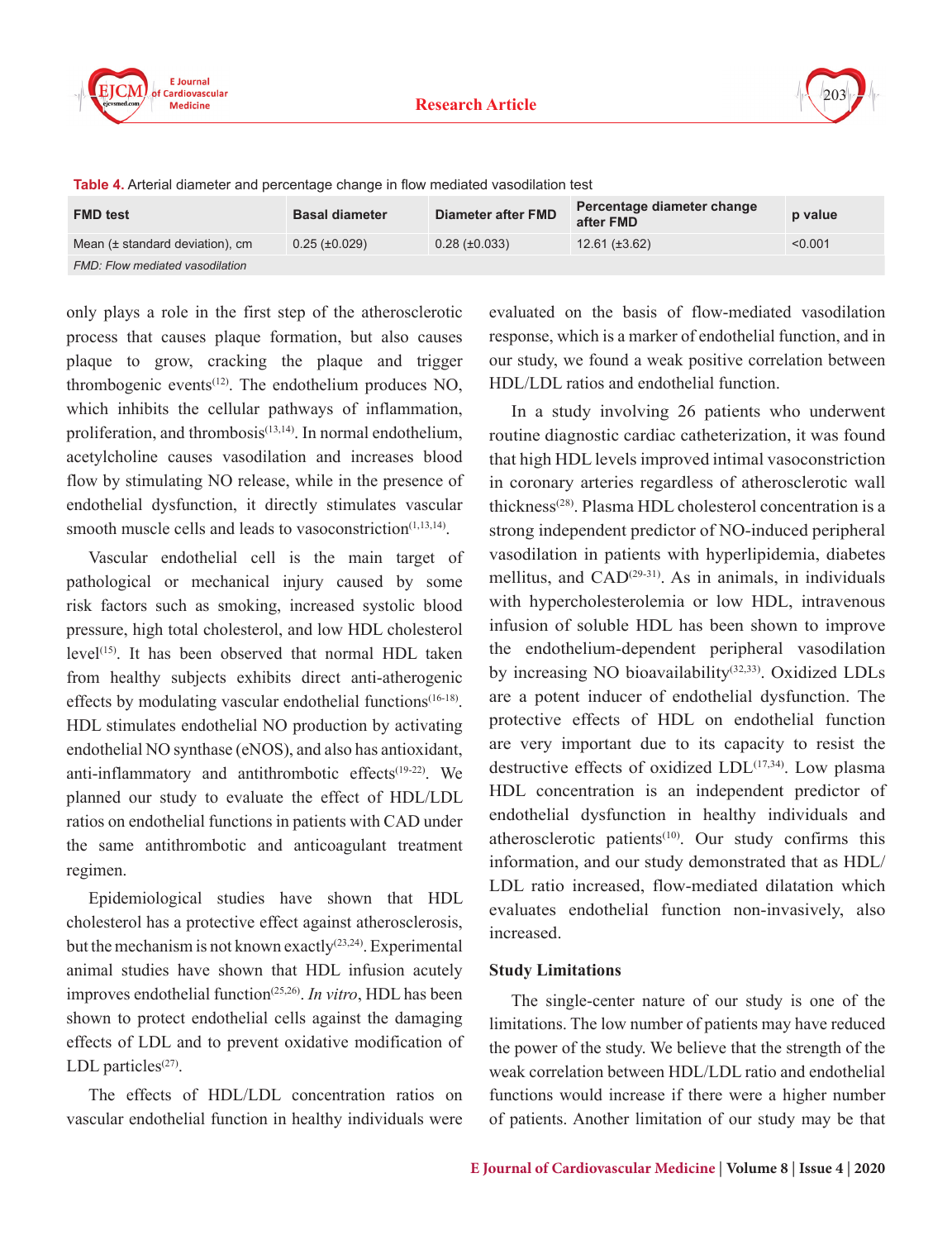



endothelial functions were not evaluated by nitroglycerine mediated vasodilation test. The high ratio of male gender in the study may prevent the generalization of the study results over the population.

# **Conclusion**

HDL/LDL ratio is related to endothelial functions in patients with CAD. As the HDL/LDL ratio increases, flow-mediated dilatation increases. We think that this study will be a pioneer to randomized studies that will be conducted on parameters affecting endothelial functions in patients with CAD.

#### **Ethics**

**Ethics Committee Approval:** Ethics committee approval of our study was obtained from EGE University Faculty of Medicine Clinical Research Ethics Committee on 26.12.2017 with the decision number 17-12.1/22.

**Informed Consent:** A signed informed consent form was obtained from the patients included in this study.

**Peer-review:** Externally peer-reviewed.

# **Authorship Contributions**

Surgical and Medical Practices: M.K., M.A., Concept: E.S., M.A., Design: M.K., E.S., Data Collection or Processing: M.K., Analysis or Interpretation: M.K., E.S., Literature Search: M.K., M.A., Writing: M.K., E.S.

**Conflict of Interest:** The authors declared that there was no conflict of interest related to this article.

**Financial Disclosure:** The authors declared that this study received no financial support.

# **References**

- 1. Celermajer DS. Endothelial dysfunction: Does it matter? Is it reversible? J Am Coll Cardiol 1997;30:325.
- 2. Baumgartner-Parzer SM, Waldhäusl WK. The endothelium as a metabolic and endocrine organ: its relation with insulin resistance. Exp Clin Endocrinol Diabetes 2001;109(Suppl 2):S166-79.
- 3. Rajendran P, Rengarajan T, Thangavel J, et al. The vascular endothelium and human diseases. Int J Biol Sci. 2013;9:1057-69.
- 4. Godo S, Shimokawa H. Endothelial Functions. Arterioscler Thromb Vasc Biol 2017;37:e108-14.
- 5. Cohn JN. Arterial compliance to stratify cardiovascular risk: more precision in therapeutic decision making. Am J Hypertens 2001;14:258-63.
- 6. Esper RJ, Nordoby RA, Vilarino JO, Paragano A, Cacharron JL, Macharado RA. Endothelial dysfunction: a comprehensive appraisal. Cardiovasc Diabetol 2006;5:4.
- 7. Cannon CP, Braunwald E, McCabe CH, et al. Intensive versus moderate lipid lowering with statins after acute coronary syndromes. N Engl J Med 2004;350:1495-504.
- 8. Akçakoyun M. Koroner arter hastalığı olgularında koroner risk faktörleri ile endotel fonksiyonları arasındaki ilişki (uzmanlık tezi). İstanbul: Koşuyolu Kalp Eğitim ve Araştırma Hastanesi; 2004.
- 9. Calabresi L, Gomaraschi M, Franceschini G. Endothelial protection by high-density lipoproteins: from bench to bedside. Arterioscler Thromb Vasc Biol 2003;23:1724-31.
- 10. Gomaraschi M, Baldassarre D, Amato M, et al. Normal vascular function despite low levels of high-density lipoprotein cholesterol in carriers of the apolipoprotein A-I(Milano) mutant. Circulation 2007;116:2165-72.
- 11. Mineo C, Shaul PW. Novel biological functions of high-density lipoprotein cholesterol. Circ Res 2012;111:1079-90.
- 12. Dursunoğlu N, Dursunoğlu D. Obstrüktif uyku apnesi sendromu, endotel disfonksiyonu. Tüberküloz Toraks Derg 2005;53:299-306.
- 13. Mart´ınez-Gonzalez J, Badimon L. Mechanisms underly- ´ing the cardiovascular effects of COX-inhibition: benefits andrisks, Curr Pharm Des 2007;13:2215-27.
- 14. Julve J, Llaverias G, Blanco-Vaca F, Escola-Gil JC. Seeking novel targets for improving *in vivo* macrophage-specificreverse cholesterol transport: translating basic science into new therapies for the prevention and treatment of atherosclerosis. Curr Vasc Pharmacol 9:220-37.
- 15. Eren E, Yilmaz N, Aydin O. High density lipoprotein and it's dysfunction. Open Biochem J 2012;6:78-93.
- 16. de Goma EM, de Goma RL, Rader DJ. Beyond high-density lipoprotein cholesterol levels evaluating high-density lipoprotein function as influenced by novel therapeutic approaches. J. Am Coll Cardiol 2008;51:2199-211.
- 17. Movva R, Rader DJ. Laboratory Assessment of HDL Heterogeneity and Function. Clin Chem 2008;54:788-800.
- 18. Mineo C, Shaul PW. PON-dering differences in HDL function in coronary artery disease. J Clin Invest 2011;121:2545-8.
- 19. Yuhanna IS, Zhu Y, Cox BE, et al. High-density lipoprotein binding to scavenger receptor-BI activates endothelial nitric oxide synthase. Nat Med 2001;7:853-7.
- 20. Navab M, Hama SY, Cooke CJ, et al. Normal high density lipoprotein inhibits three steps in the formation of mildly oxidized low density lipoprotein: step 1. J Lipid Res 2000;41:1481-94.
- 21. Campbell S, Genest J. HDL: clinical equipoise and vascular endothelial function. Exp Rev Cardiovasc Ther 2013;11:343-53.
- 22. Assmann G, Gotto Jr AM. HDL cholesterol and protective factors in atherosclerosis. Circulation 2004;109(Suppl 1):III8-14.
- 23. Gordon T, Castelli WP, Hjortland MC, Kannel WB, Dawber TR. High density lipoprotein as a protective factor against coronary heart disease: the Framingham study. Am J Med 1977;62:707.